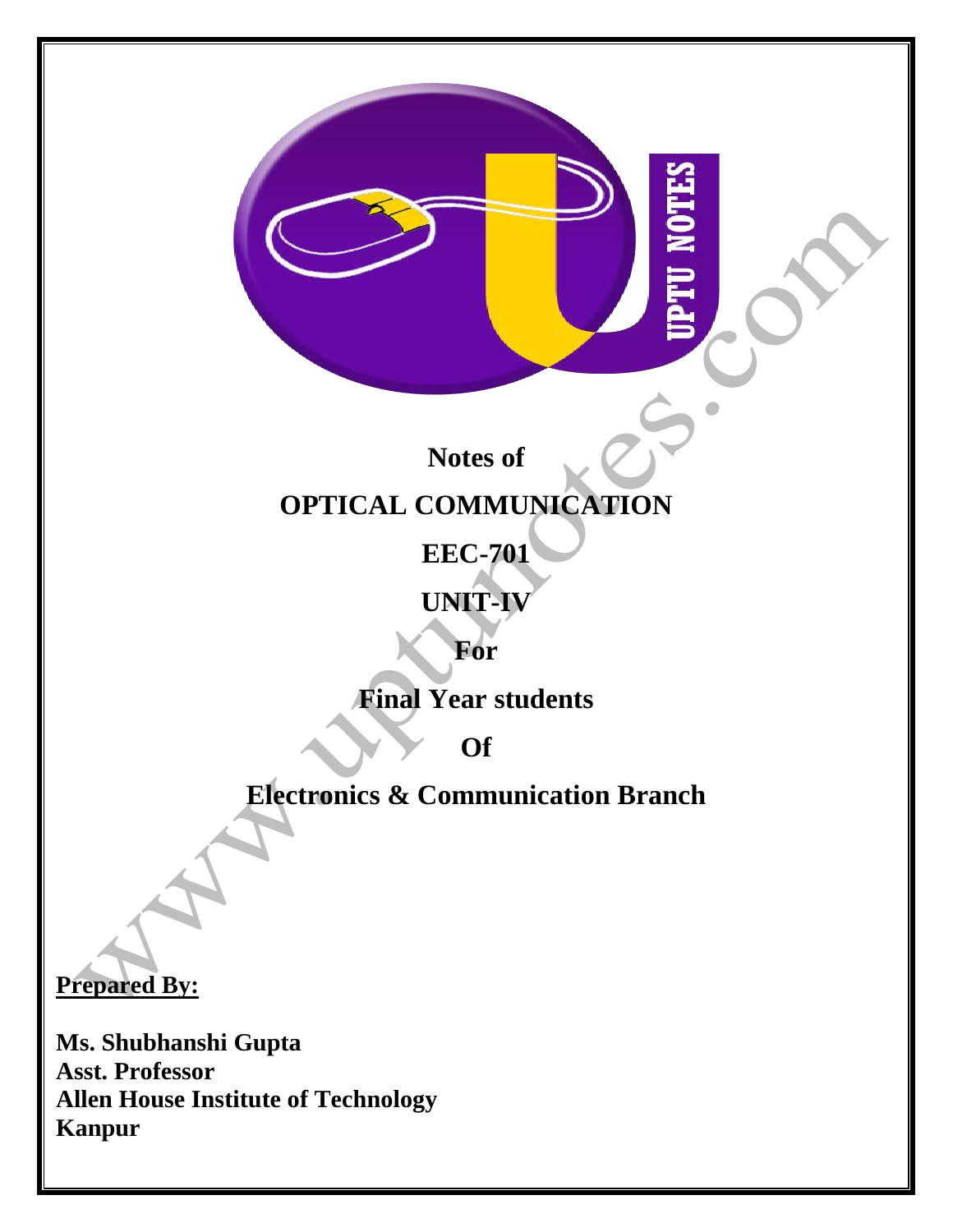# **OPTICAL COMMUNICATION (EEC-701) –UNIT-IV**

Source to fiber power launching - Output patterns, Power coupling, Power launching, Equilibrium Numerical Aperture, Laser diode to fiber coupling. Optical detectors- Physical principles of PIN and APD, Detector response time, Temperature effect on Avalanche gain, Comparison of Photo detectors. Optical receiver operation- Fundamental receiver operation, Digital signal transmission, error sources, Receiver configuration, Digital receiver performance, Probability of error, Quantum limit, Analog receivers

#### **SOURCE TO FIBER POWER LAUNCHING:**

In implementing an optical fiber link, two of the major system questions are now to launch operation of optical power into a particular fiber from same type of luminescent source and how to couple optical power from the fiber to other. A measure of the amount of optical power emitted from a source that can be coupled into a fiber is usually given by the coupling efficiency  $\eta$  defined as:

$$
\eta = \frac{P_F}{P_C}
$$

 $P_{S}$  $P_F$ : Power couple into the fiber

 $P_S$ : Power emitted from the light source

The launching and coupling efficiency depends on the type of fiber that is attached to the source and on the coupling process.

The optical power that can couple into a fiber depends on the radiance or brightness which is given through a diode drive current. Radiance is the optical power radiated into a unit solid angle per unit emitting surface areas and is generally specified in terms of Watts/cm<sup>2</sup>.

**SOURCE OUTPUT PATTERN:** The optical power accepting capability of a fiber is represented by a spatial radiation pattern of the source which is shown in figure:



Here the figure shows a spherical coordinate system characterized by R,  $\theta$  and  $\phi$  with the polar axis. The radiance may be a function of both  $\theta$  and  $\phi$  and can also vary from point to point on the emitting surface.

1). Surface emitter LED can be characterized by this output pattern, which means the source is equally bright when viewed from any direction. The power delivered at an angle θ, varies as cosθ because the projection area of emitting surface varies, so the emission area pattern follows:

#### $B(\theta, \phi) = B_0 \cos \theta$

 $B_0$ : radiance along the normal to the radiating surface.

2). For edge emitter LED, and laser diodes, more complex emission pattern exists. These devices have different radiance  $B(\theta, 90^0)$ and  $B(\theta, 0^0)$  in the planes parallel and normal. In general,

$$
\frac{1}{B(\theta,\phi)} = \frac{\sin^2\theta}{B_0\cos^T\theta} + \frac{\cos^2\theta}{B_0\cos^L\theta}
$$

where, L and T represents lateral power and transverse power distribution.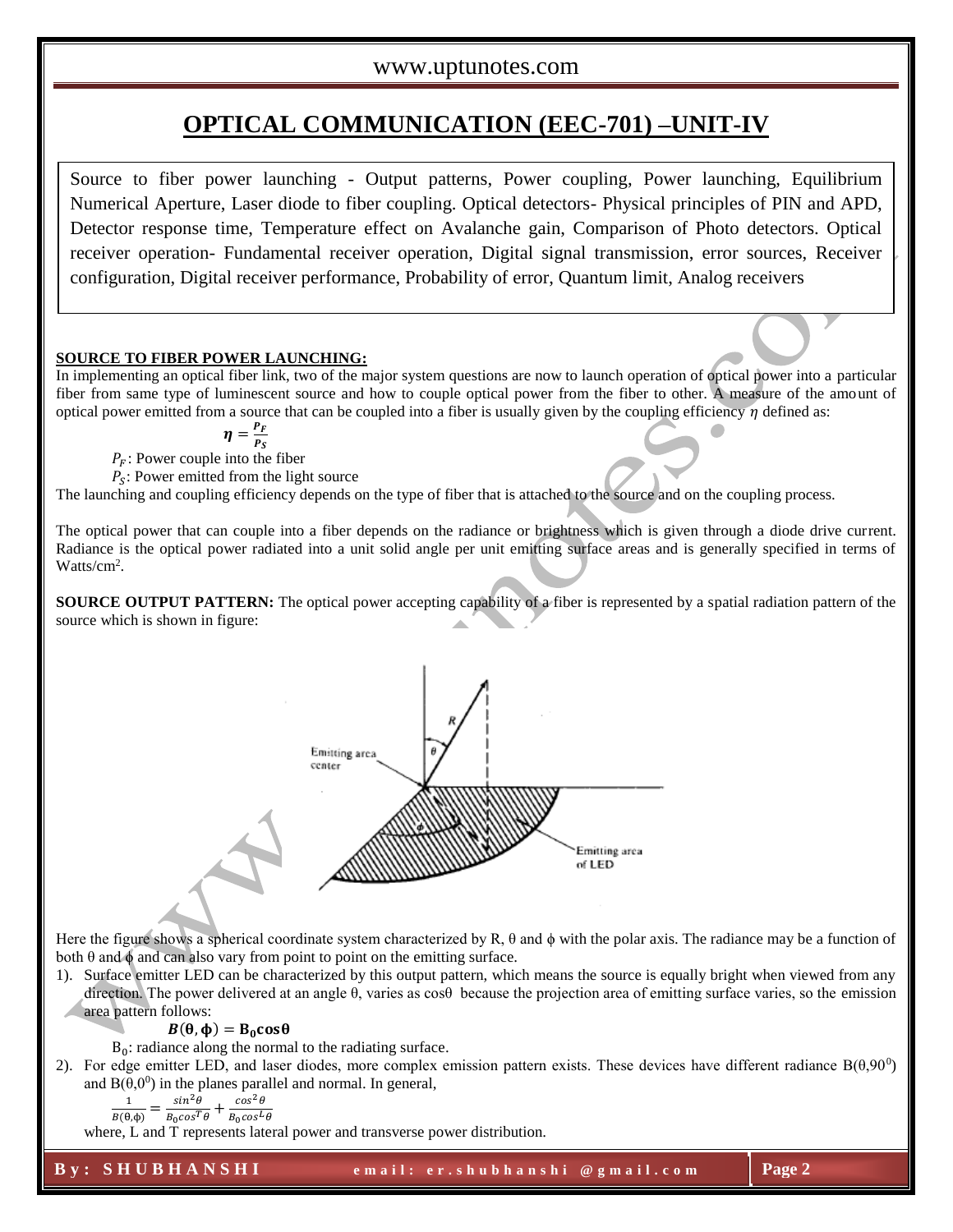For edge emitter, L=1 for laser diode, L=100

**POWER COUPLING:** The optical power coupling of any fiber can be calculated by the symmetric source of brightness (B), area  $A_s$  and solid acceptance angle  $\Omega_s$ 



Here, the fiber end face is centered over emitting surface of the source and is positioned as close as possible. So, the power coupled is:

$$
P = \int_{A_f}^{0} dA_s \int_{\Omega_f}^{0} d\Omega_s B(A_s, \Omega_s)
$$
  
\n
$$
P = \int_{0}^{r_m} \int_{0}^{2\pi} \left[ \int_{0}^{2\pi} \int_{0}^{\theta_0, \max} B(\theta, \phi) \sin\theta d\theta d\phi \right] d\theta_s r dr
$$
  
\n $r_m$ : upper integration limit of radiation

If the source radius  $r_s$  is less than fiber core radius a, then  $r_m = r_s$ ; and for sources areas larger than the fiber core area,  $r_m = a$ . For SLED,  $r_s < a$ , so,

$$
P = \int_0^{r_s} \int_0^{2\pi} \left[ 2\pi B_0 \int_0^{\theta_{0,max}} \cos\theta \sin\theta \, d\theta \right] d\theta_s r dr
$$
  
\n
$$
P = \pi B_0 \int_0^{r_s} \int_0^{2\pi} \sin^2 \theta_{0,max} d\theta_s r dr
$$
  
\n
$$
P = \pi B_0 \int_0^{r_s} \int_0^{2\pi} N A^2 d\theta_s r dr
$$

∆

**POWER LAUNCHING VERSUS WAVELENGTH:** The power launched into a fiber depends upon the brightness of the source, which is radiance. So a number of modes can propagate in a multimode graded index fiber of core size 'a' and index profile ' $\alpha$ ' is :

$$
N = \frac{\alpha}{\alpha + 2} \left( \frac{2\pi a n_1}{\lambda} \right)^2
$$

So, the radiated power per mode,  $P_s/M$ , from a source at a particular wavelength is given by,

 $P_{s}$  $\frac{P_s}{M} = B_0 \lambda^2$ 

 $B_0$ : radiance

**EQUILIBRIUM NUMERICAL APERTURE:** In a optical fiber setup, the losses occurs in the first few tens of meters of a multimode system. To achieve a low coupling loss, this should be connected to a system fiber that has a identical NA and core diameter. A certain amount of optical power is lost at the connecting mechanism of the fiber setup.

If the light emitting area of the LED is less than the cross sectional area of the fiber core, the power coupled into the fiber is  $NA<sub>in</sub>$  and when the optical power measured in long multimode fibers after the launched mode have come to equilibrium, the effect of equilibrium NA become apparent. At this point optical power in the fiber:

$$
P_{eq} = P_{50} \left(\frac{NA_{eq}}{NA_{in}}\right)^2
$$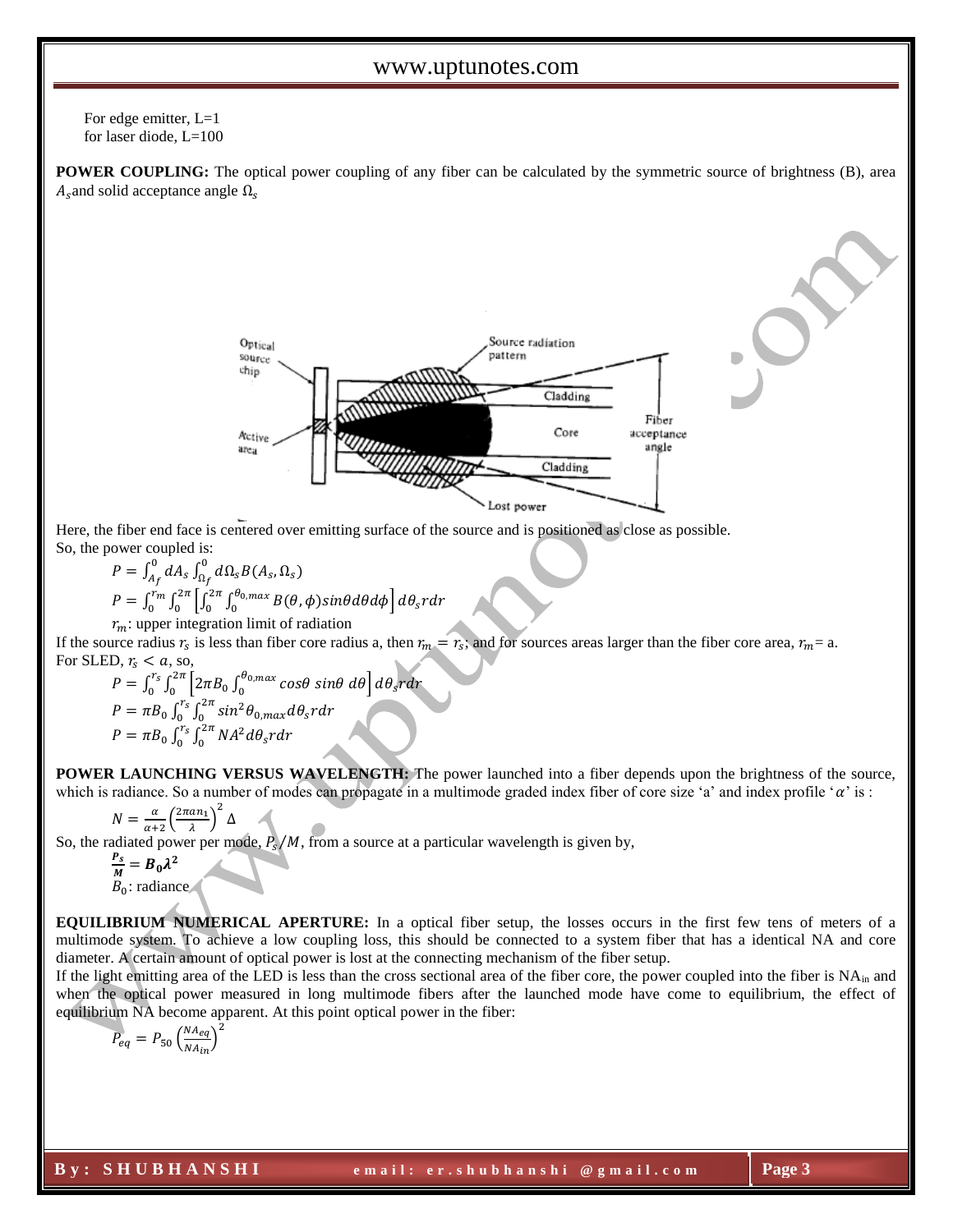

**LASER DIODE TO FIBER COUPLING:** In edge emitting LED, the angular output distribution of the laser is greater than the fiber acceptance angle, and since the laser emitting area is much smaller than the fiber core, spherical or cylindrical lenses can also be used to improve the coupling efficiency between edge cutting laser diodes and optical fibers. This is also known as vertical cavity surface emitting laser (VCSELs).

# **PHOTODETECTORS:**

#### **1. PIN PHOTODETECTOR:**



The most common semiconductor photo detector is the PIN photodiode.

The device structure consists of p and n regions separated by a very lightly doped n type intrinsic region. In normal operation, a large reverse bias voltage is applied across the device so that the intrinsic region is fully depleted of carriers.

**Operation:** When an incident photon has energy greater than or equal to the band gap energy of the semiconductor material, the photon can give up its energy and excite an electron from the VB to CB. The electrons and holes are called photo carriers. The photo detector is normally designed so that these carriers are intentionally added in the depletion region, where most of the incident light is absorbed. This gives rise to a current flow in an external circuit, with one electron flowing for every carrier pair generated. This current is known as the photocurrent.

The charge carriers move a distance  $L_N$  or  $L_P$  for electrons and holes. This distance is known as diffusion length and the time taken for an electron and hole to recombine is known as carrier lifetime ( $\tau_N$  and $\tau_P$ ). The lifetime and the diffusion length are related as:

$$
L_N = (D_N \tau_N)^{1/2}
$$
  

$$
L_P = (D_P \tau_P)^{1/2}
$$

The quantum efficiency 'η' is the number of the electron hole carrier pairs generated per incident photon of energy hv and is given by:  $\eta = \frac{No. of\ electron - hole\ pair\ generated}{No. of\ initial\ well\ with\ our\$ 

No.of incident photons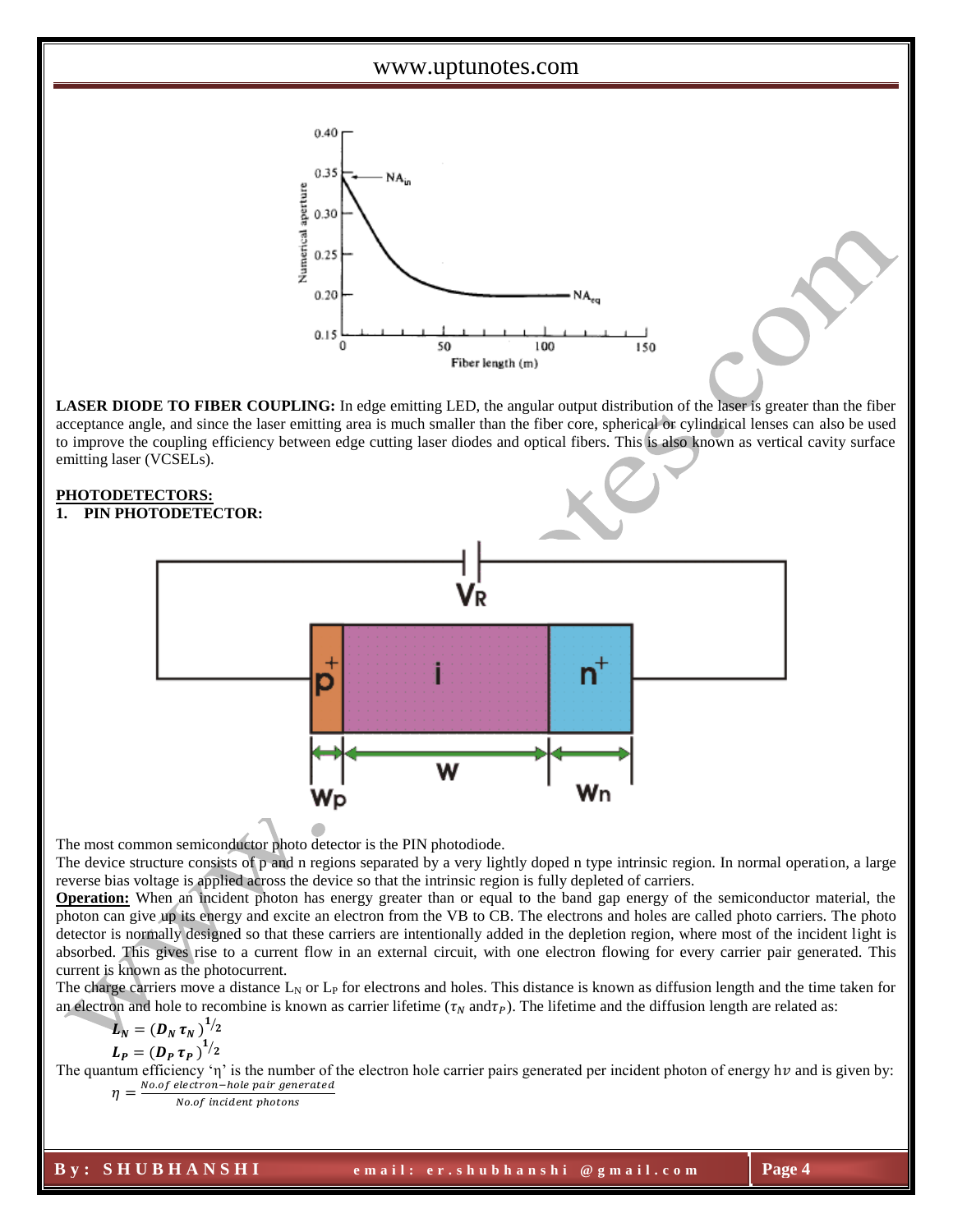$$
\eta = \frac{I_P}{P_{in/}_{hv}}
$$
  
I<sub>P</sub>: Photo current  
 $P_{in}$ : Incident optical power

### 2. **AVALANCHE PHOTODIODE:**



Avalanche photodiode (APD) internally multiply the primary signal photocurrent before it enters the input circuitry of the following amplifier. This increases receiver sensitivity, since the photocurrent is multiplied before encountering the thermal noise associated with the receiver circuit. In order for carrier multiplication to take place, the photo generated carriers must traverse a region where a very high electric field is present. In this high field region, a photo generated electron or hole can gain enough energy so that it ionizes bound electrons in the valance bond upon colliding time. This is known as **impact ionization.** 

The newly created carriers are also accelerated by high electric field, thus known as avalanche effect.

The average number of electron hole pair created by a carrier/unit distance travelled is called ionization rate. The multiplication M for all carriers generated in the photodiode is defined by:

$$
M=\frac{I_M}{I_P}
$$

 $I_M$ : Multiplied carrier current

 $I_P$ : Primary current

**DETECTOR RESPONSE TIME**: The response time of a photodiode together with its output circuit depends upon,

- a). The transit time of the photo carriers in the depletion region.
- b). The diffusion time of the photo carriers generated outside the depletion region.
- c). The RC time constant of the photodiode.

The photodiode parameters responsible for these three factors are absorption coefficient  $\alpha_s$ , the depletion region width  $\omega$ , the photodiode junction and package capacitances, the amplifier capacitance. The transit time depends on the carrier drift velocity  $v_d$  and the depletion layer width ' $\omega$ '.

$$
t_d = \frac{\dot{\omega}}{v_d}
$$

The photodiode response time to an optical input pulse is

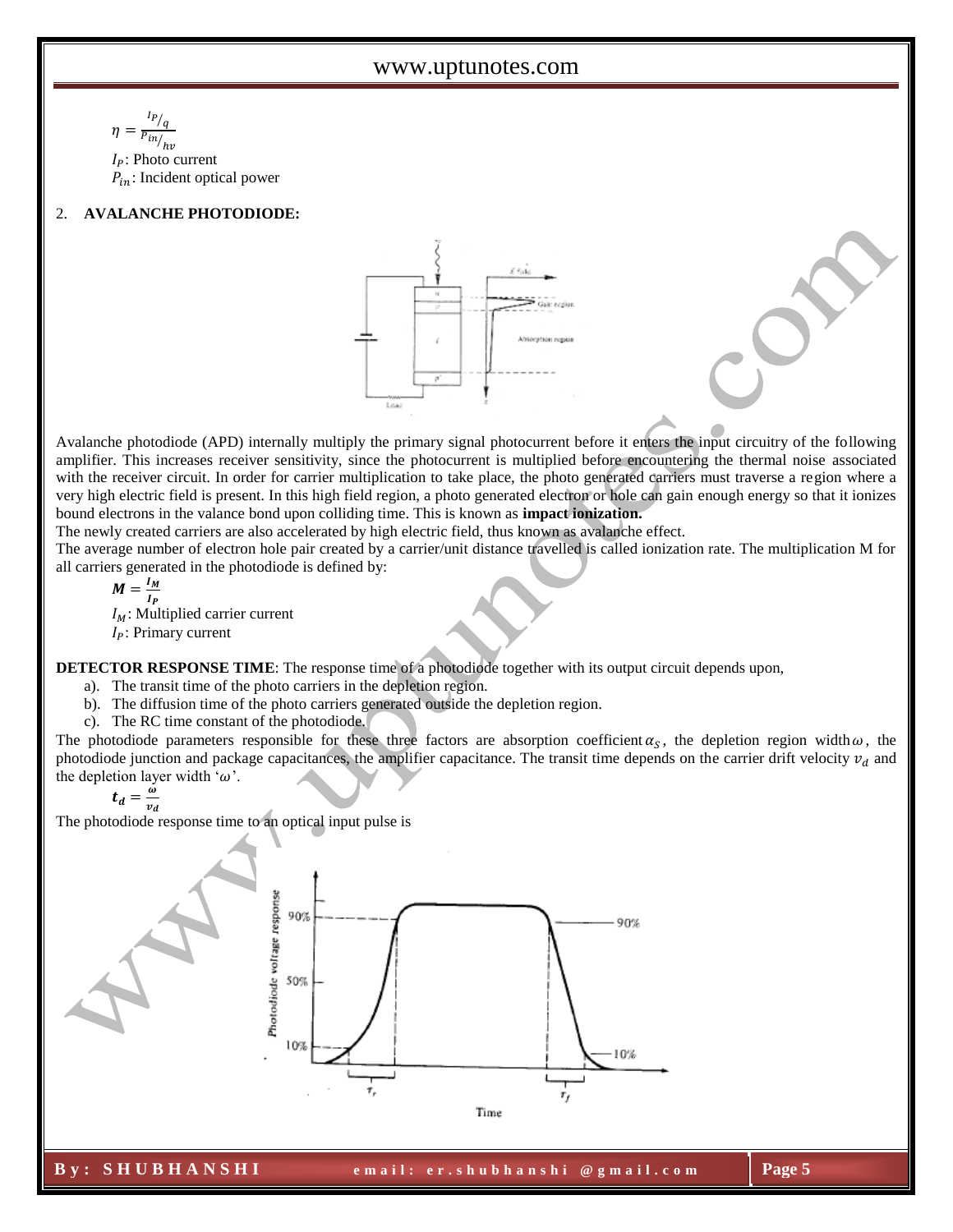



**TEMPERATURE EFFECT ON AVALANCHE GAIN:** The gain mechanism of an avalanche photodiode is very temperature sensitive because of the dependence of the electron and hole ionization rates. This temperature dependence is particular critical at high bias voltage, where small changes in temperature can cause large variation in gain.

To maintain a constant gain as the temperature changes, the electric filed in the multiplying region of the p-n junction must also be changed, which adjusts the applied bias voltage on the photo detector when the temperature changes. The temperature dependent expression for gain is:

$$
M = \frac{1}{1 - \left(\frac{V}{V_B}\right)^{\eta}}
$$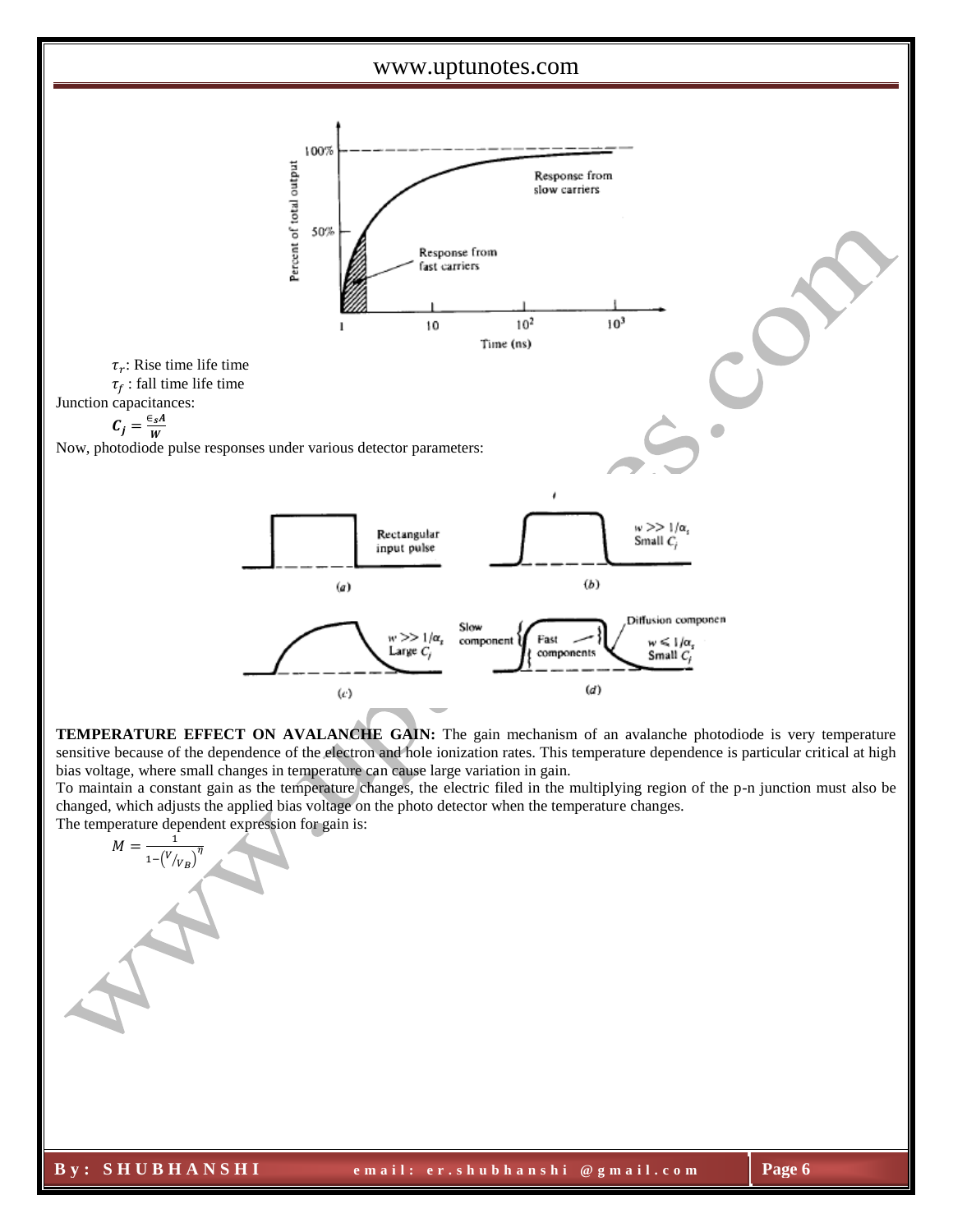

$$
V_B = V_B(T_0)[1 + a(T - T_0)]
$$

#### **OPTICAL RECEIVER OPERATION:**

The design of an optical receiver is much more complicated than that of an optical transmitter because the receiver must be able to detect weak signals, distorted signals and make decisions on what type of data was send based on an amplified and reshaped version of this distorted signal.

## **DIGITAL SIGNAL TRANSMISSION:**



The transmitted signal is a two level binary data stream consisting of either a 0 or a 1 in a time slot of duration  $T<sub>b</sub>$ . This time slot is referred to as a bit period. One technique for sending binary data is amplitude shift keying (ASK) or on-off key (OOK). The resultant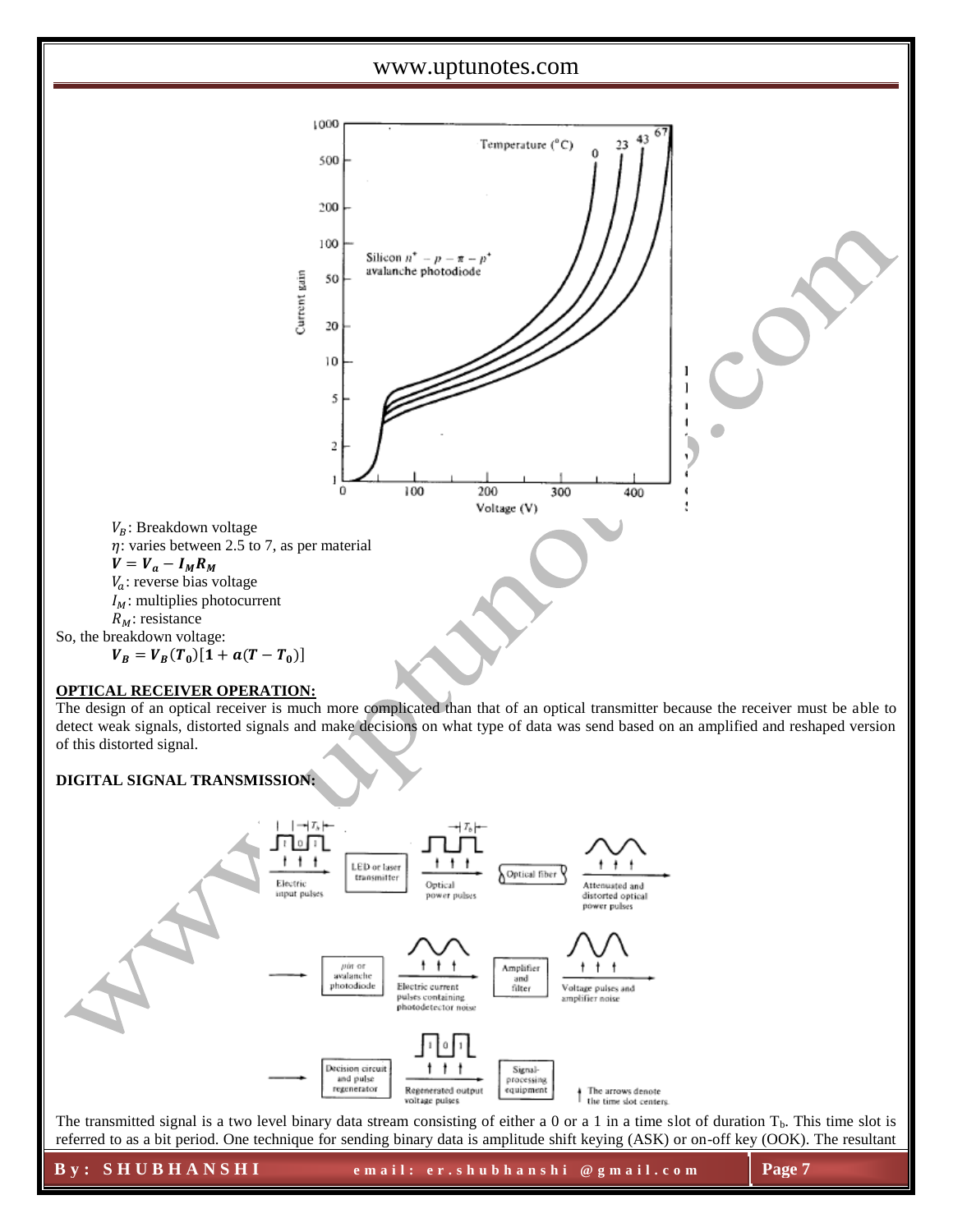signal wave thus consists of a voltage pulse of amplitude V relative to the zero voltage level when a binary 1 occurs and a zero voltage level space when a binary 0 occurs. Depending on the coding scheme to be used a binary 1 may or may not fill the time slot  $T_b$ . The function of the optical transmitter is to convert the electric signal to an optical signal, thus in the optical signal emerging from the LED or laser transmitter 1 is represented by a pulse of optical power (light) of duration  $T_b$ , whereas 0 is the absence of any light. The optical signal that is coupled from the light source to the fiber becomes attenuated and distorted as it propagates along the fiber waveguide. Upon arriving at the end of the fiber, a receiver converts the optical signal back to an electrical format.

#### **BASIC COMPONENTS OF AN OPTICAL RECEIVER:**

# front end Amplifier



As per the diagram, the first element is either a pin or an avalanche photodiode, which produces an electric current that is proportional to the received power level. Since this electric current is typically very weak, a front end amplifier boosts it to a level that can be used by the following electronics. After amplification, it is passed through a low pass filter to reduce the noise that is outside of the signal bandwidth. To minimize the effect of ISI, the filter can reshape the pulses that have become distorted as they travelled through the fiber. This function is called equalization, because it equalizes or cancels pulse spreading effect. Now a decision circuit samples the signal level with a certain reference voltage known as the threshold level.

If received signal level is > Threshold level  $\rightarrow$  1 received

If received signal level is  $\leq$  Threshold level  $\rightarrow$  0 received

To accomplish this bit interpretation, the receiver must know where the bit boundaries are. This is done with the assistance of a periodic waveform called a 'clock', which has a periodically equal to the bit interval. Thus this function is called 'clock recovery' or 'timing recovery'.

#### **ERROR SOURCES:**



Errors in the detection mechanism can arise from various noises and disturbance associated with the signal distortion system. The noise sources can be either external to system or internal to the system.

The internal noise is caused by the spontaneous fluctuations of current or voltage in electric circuits. Shot noise arises in electronic devices because of the discrete nature of current flow in the device . Thermal noise arises from the random motion of electrons in a conductor.

When using an APD, an additional shot noise arises from the statistical nature of the multiplication process. The noise level increases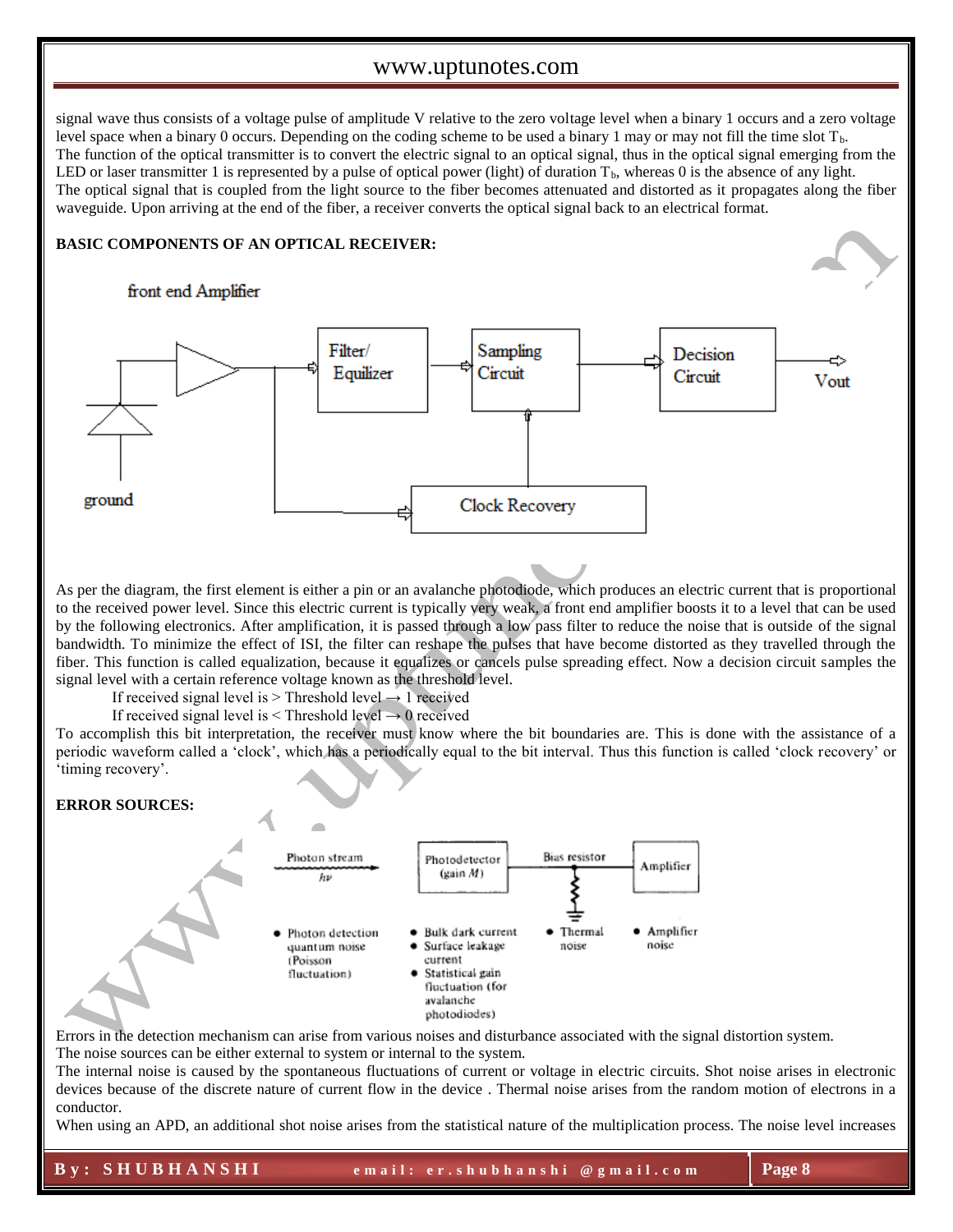with larger avalanche gain M. additional photo detector noises come from the dark current and leakage current. If the detector is illuminated by an optical signal  $P(t)$ , then the average number of E-H pair N generated in a time τ is:

$$
\overline{N} = \frac{\eta}{h\nu} \int_0^{\tau} P(t) dt = \frac{\eta E}{h\nu}
$$

ℎ η: detector quantum efficiency

τ: time interval

The actual number of E-H pairs n that are generated from the average according to the poission distribution:

$$
P_r(n) = \frac{\bar{N}^n e^{-\bar{N}}}{\eta!}
$$

where  $P_r(n)$  is the probability that n electrons are emitted in an interval  $\tau$ . So, the express noise factor due to avalanche multiplication,

$$
F(M) = kM + \left(2 - \frac{1}{M}\right)(1 - k)
$$
  

$$
F(M) \cong M^{x}
$$

where, k : ionization ratio

x : photodiode material range (0 & 1)

**DIGITAL RECEIVER PERFORMANCE:** In a digital receiver the decision circuit output signal voltage  $V_{\text{OUT}}(t)$  would always exceed the threshold voltage when a 1 is present and would be less than the threshold when no pulse was sent. But in actual, deviation occurs due to various noises, interference and undistinguishable light pulses.

**PROBABILITY OF ERROR:** There are several ways of measuring the rate of error occurrences in a digital data stream. A simple approach for this is bit error rate (BER).

 $BER = \frac{N_e}{N}$  $\frac{N_e}{N_t} = \frac{N_e}{Bt}$ Bt

where,  $N_e$ : error occurring in a certain time interval  $\tau$ 

 $N_t$ : Pulse transmitted during this interval

B: Bit rate  $=\frac{1}{T_b}$ 

In telecommunication, the error rate depends upon the SNR (Range  $10^{-9}$  to  $10^{-12}$ ). The system error rate requirement and the receiver noise levels set a lower limit on the optical signal power level that is required at the photo detector.

To compute the BER at the receiver, the probability distribution is required at the equalizer output. The signal is digital so it can be either 0 or 1.

$$
P_1(v) = \int_{-\infty}^{v} P(y/1) dy
$$
 (1)  

$$
P_0(v) = \int_{v}^{\infty} P(y/0) dy
$$
 (2)

where  $\nu$  is the level voltage.

If the threshold voltage is  $v_{th}$ , then the error probability  $P_e$  is defined as:

 $P_e = aP_1(v_{th}) + bP_0(v_{th})$  (3) a & b : probabilities that either a 1 or 0

eg for unbiased data with equal  $0 \& 1$ , a=b=0.5



**RECEIVER SENSITIVITY:** Optical communication system use a BER value to specify the performance requirement for a